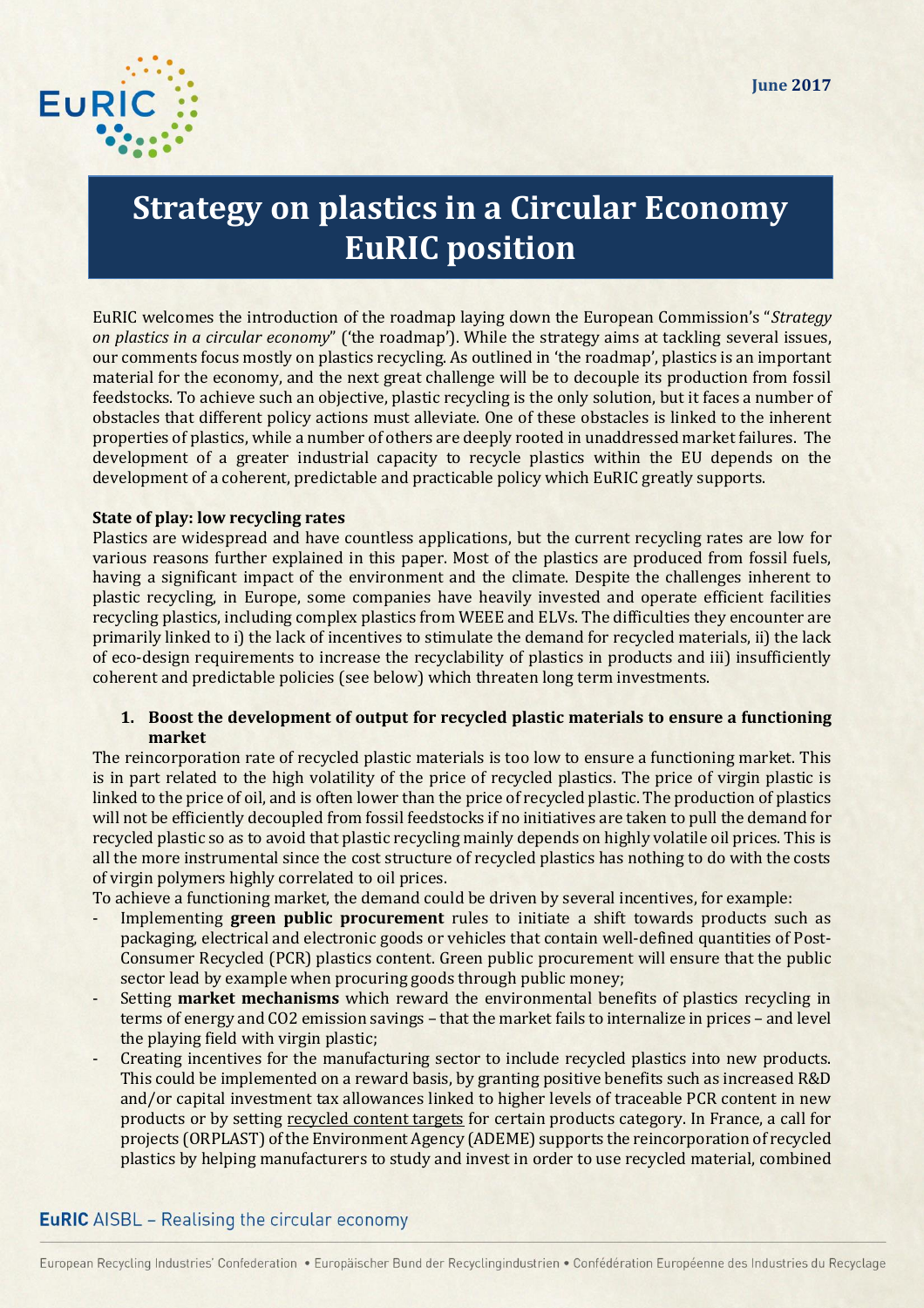

with a grant to fill the gap between the price of fossil plastics and the price of recycled ones. This could also be tested at European scale.

### **2. Importance of focusing on eco-design requirements and adequate information that facilitate plastics recycling**

- $\triangleright$  Adequate information: Visual marking of polymer types or flame retardants is useful for manual dismantling. On the longer run, color coding or the use of additives in the inks coloring the plastics will be the best options to support automated sorting.
- **EXECUTE:** Design to foster the recyclability and recycled content of PCR plastics should become an integral part of products' specification to achieve a circular economy. This necessitates a better communication between manufacturers and recyclers to understand each other's constraints. EuRIC supports systematic inclusion of eco-design requirements which foster products' recyclability and, when products at stake fall under an extended producer responsibility (EPR) regime, eco-modulation of fees on the basis of products' recyclability and recycled content use.

**Practical example**: The commercialization and increase share of bottles made of **opaque PET bottles** that cannot be recycled. Even though the bottles are eco-designed for other aspects - they use 25% less plastics and allow to get rid of the aluminium strip covering the aperture – this example demonstrates that, at least for packaging, product recyclability is far from being the main objective of the ecodesign efforts.

The French competent authority, because of the poor recyclability of opaque PET and of the practical problems posed to the recycling industry, rightly decided to impose a "malus", i.e. a higher fee paid by producers using opaque PET to their EPR Scheme(s), in line with the principle of eco-modulation of fees, as long as no solution is found to recycle this new material. As a matter of fact, ecodesign must not impede innovation. A dialogue between manufacturers and recyclers must foster innovation as well as anticipate recycling developments. Opaque PET is not the only threat to well-functioning recycling systems: multilayer packaging, biodegradable plastics … and more materials not yet invented could lead to similar challenges.

The next challenges will be to be able to recycle other polymers than the ones already recycled (thermoplastics such as polypropylene (PP) and polyethylene (PE)) without impairing their properties (downcycling), to be able to treat mixed plastic waste, and to deal more efficiently with the substances of concern that are included in the polymers. The current practice is to sort and eliminate- usually by incineration- the contaminated plastics, which means huge material losses, on top of other cross-media effects. Innovative technologies are needed to remove the substances of concern from the streams without losing too much of the materials and require EU funding opportunities.

#### 3. **Need for coherent and predictable policies: Finding the right interplay between waste and chemicals legislations**

While the efforts made at European level to push for an increase in the recycling rates are welcomed, overall coherence of the policies is highly needed. Setting high recycling targets (for ELVs or WEEEs) means that the plastic content of these articles has to be recycled, which is of course positive but often incompatible with the various chemicals and products legislation that require to discard plastics containing regulated substances above the authorized concentration threshold. Naturally, substances that are hazardous for human health or the environment should not be perpetuated in material cycles through recycling. This is why it is important to ensure that they do not enter the value chain in the first place by minimizing their use at design stage.

## **EuRIC** AISBL – Realising the circular economy